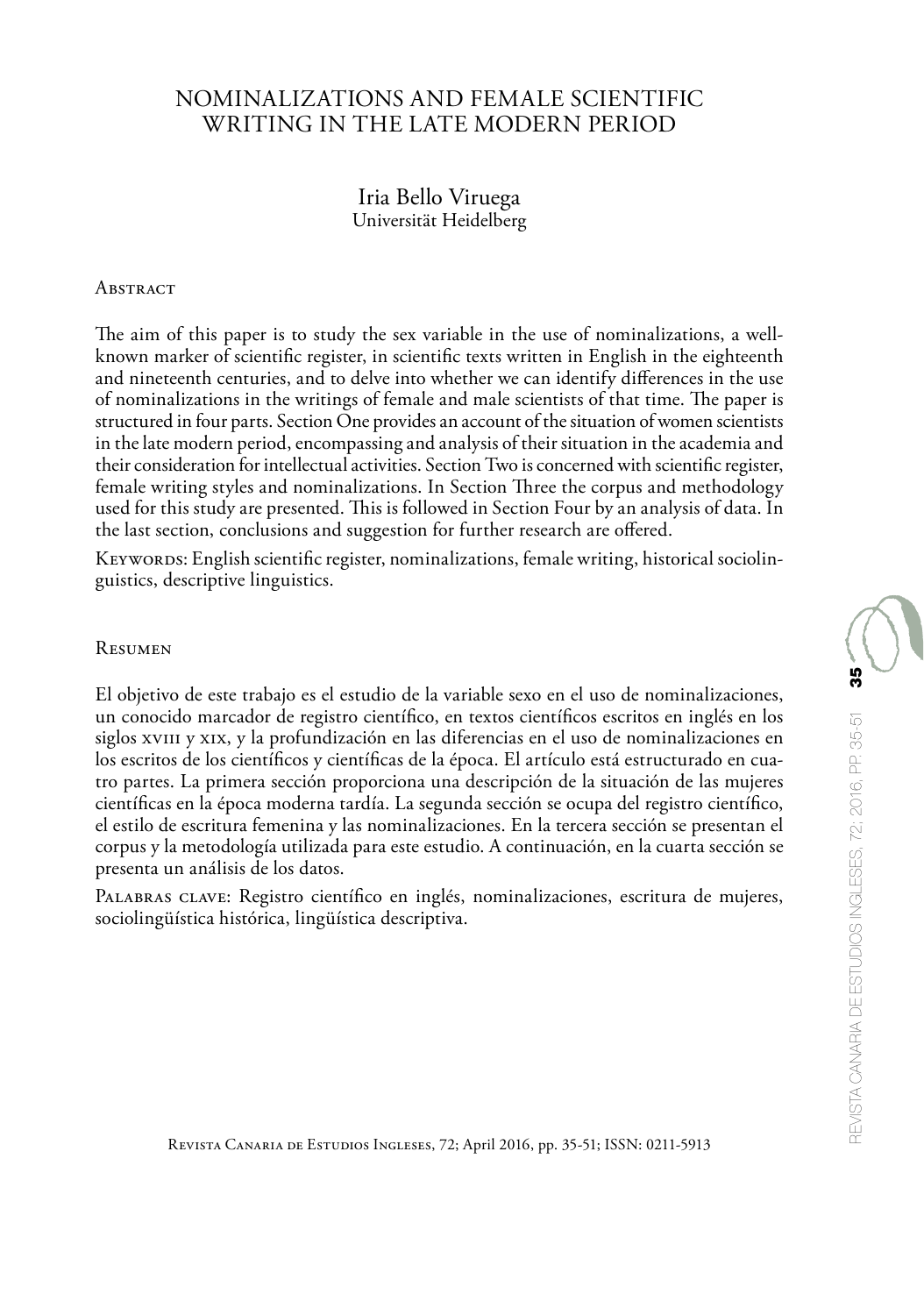## 1. WOMEN SCIENTISTS IN THE LATE MODERN PERIOD

The situation for women scientists —or any woman interested in learned activities— was harsh until the twentieth century. According to Schiebinger, the notion that women did not take an active role in science until the twentieth century is a wrong idea that originated in the nineteenth century. In early modern and modern Europe, women had a more active role in science. Even if it is true that their presence in scientific circles was not as ubiquitous as that of men's, women of that time could resort to non-canonical ways to access knowledge and practice science. Scholars (Schiebinger, Burke) have emphasized the importance of prince courts in the Renaissance, together with salons in the seventeenth and eighteenth centuries as alternative places of knowledge with relatively easy access for women. The real implication of women in science, however, remains very difficult to demonstrate without reliable written materials to prove it.

During the Renaissance, authors like Bocaccio, Christine de Pizan and Henricus Agrippa wrote essays vindicating the intellectual aptness of women. In his understanding of a perfect courtier, Baldassare Catiglione proclaimed that men and women should portray different qualities. For him, a lady should be beautiful, cautious, dignified, modest and affable. However, concerning intellectual abilities he did not see differences between men and women and criticized those who asserted that women were imperfect beings.

In the seventeenth century we find women defenders like Margaret Cavendish and Mary Astell. Cavendish's main argument was that women's subordination to men in society was due to a lack of opportunity, which was the result of inappropriate education. At the end of the seventeenth century, Mary Astell, a middle class woman from a merchant family from Newcastle, revolutionized English society. In *A Serious Proposal to the Ladies* (1694) she called on women to widen their intellectual capacities and proposed the creation of a secular convent in which women could cultivate their minds. The idea of an academy for women caused a stir among her contemporaries and Astell received patronage from wealthy ladies —including Queen Anne— to help bring her idea to fruition.

French writers<sup>1</sup> were very prolific during the years of the Scientific Revolution in championing for the equality of women. The importance of these writers is considerable if we take into account that until the eighteenth century anatomists did not undertake a real revision of old traditional opinions about women's anatomy and ability to science. Men and women were thought to be different and theories

<sup>&</sup>lt;sup>1</sup> A brief account of French works from the seventeenth century dealing with this topic may be: Marie le Jars de Gournay's *Egalité des hommes et des femmes* (1622), Samuel Chapuzneau's *L'Académie des femmes* (1661), Jean de la Forge's *Le cercle des femmes sçavantes* (1663), Louis de Leslache's *Les avantages que les femmes peuvent recevoir de la philosophie et principalement de la morale* (1667), François Poulain de la Barre's *De l'éducation des dames pour la conduite de l'esprit dans les sciences et dans les moeurs* (1674), Bernard Le Bovier de Fontenelle's *Entretiens sur la pluralité des mondes* (1686) and Gilles Ménage's *Historia mulierum philosopharum* (1690).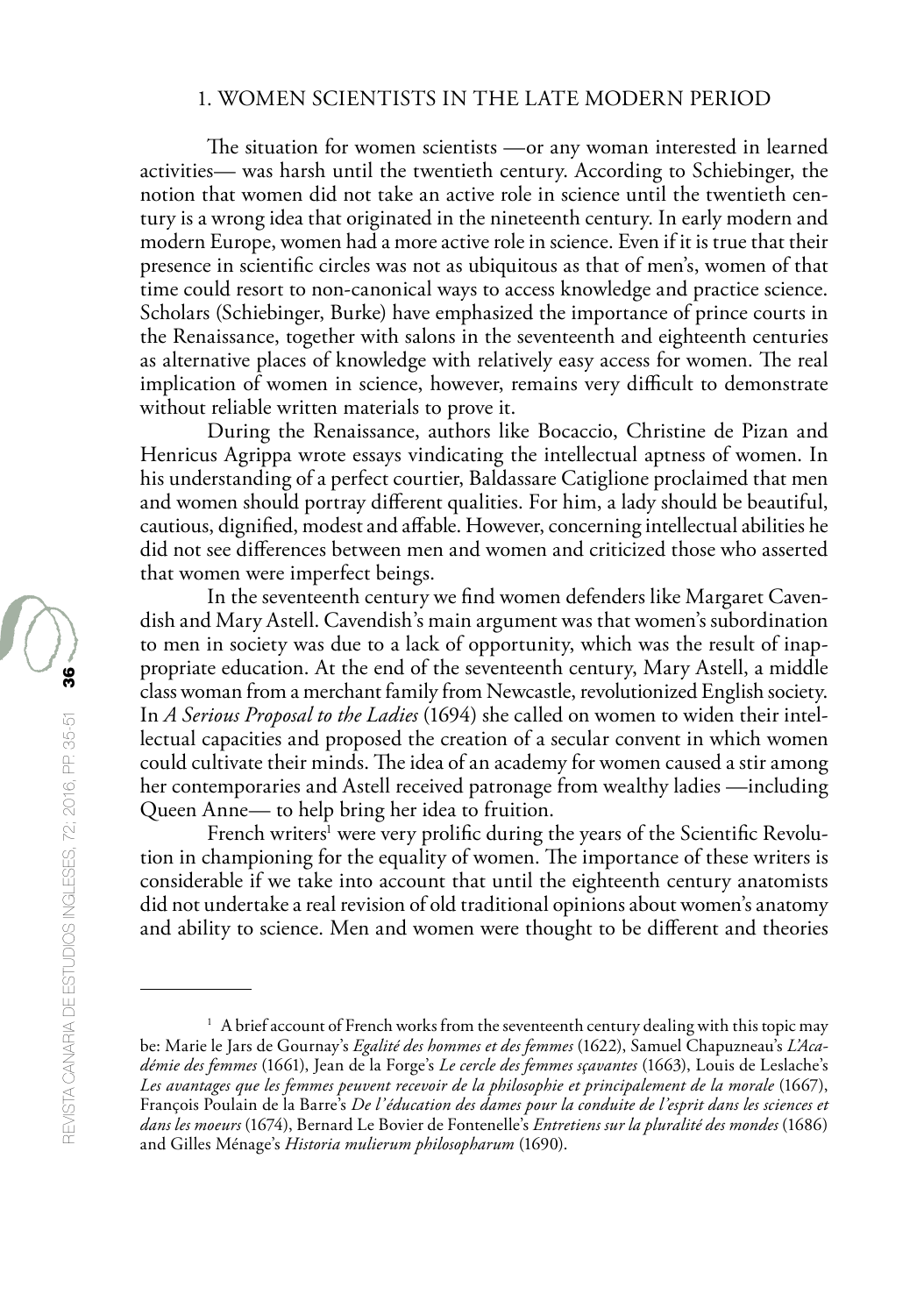about humors had been replaced by theories claiming that women were imperfect, not-fully-developed men (Schiebinger).

Apart from all the pieces of work defending women, another indicative point providing a trustful piece of evidence for the active involvement of women in science is the big number of scientific works aimed at women. In England publications like *The Athenian Mercury* (1690-1697), *The Free-Thinker* (1718-1721), and *The Female Spectator* (1744-146) were successful. Perhaps one of the most important scientific journals aimed at women was *The Ladies' Diary*, which was regularly published from 1704 to 1841. It contained almanacs, enigmas, mathematical questions and answers, quests, chronologies and remarkable events of the year, birthdays of the members of the royal family and main kings in Europe.

In most cases, titles of scientific works already contained the specification that the work was directed at women<sup>2</sup>. This interest in the female audience was common all over Europe<sup>3</sup> and in some cases we find that those texts were even translated and commentated by women. This is the case of Francesco Algarotti's successful book, *Il Newtonianismo per le dame*, which was translated by Elizabeth Carter two years after its publication in 1737. It is clear that in the eighteenth century there was an urge, professed by both men and women to channel women's interests into knowledge and science.

In the eighteenth and nineteenth centuries, the number of publications defending the intellectual ability of women multiplied, especially in France and Germany. The work of anatomists in the second half of the eighteenth century led to the conclusion that there was no intrinsic difference between the nature of men and women. Men and women were considered "perfect in their difference" (Schiebinger 191), each of them displaying their own characteristic features —physical and intellectual strength for the man and motherhood for the woman. This new configuration could perfectly fit into Darwin's evolutionary theory but it failed to secure equality for women, since women were thought to be perfect but hierarchically inferior to men.

<sup>2</sup> Examples of this may be John Harris' *Astronomical Dialogues Between a Gentleman and a Lady* (1719, contained in *CETA*), Jasper Charlton's *The Ladies Astronomy and Chronology in Four Parts* (1735, contained in *CETA*), James Ferguson's *Easy Introduction to Astronomy for Gentlemen and Ladies* (1768) and Denison Olmsted's *Letters on Astronomy, Addressed to a Lady in which the Elements of the Science are Familiarly Explained in Connexion with its Literary History* (1841, contained in *CETA*).

<sup>3</sup> Other scientific books aimed at women in other languages are George Saville's A*vis d'un père à sa fille* (1756), Leonard Euler's *Lettres à une princesse d'Allemagne sur divers points de physique et de philosophie* (1768), Jakob Weber's *Fragmente von der Physikfür Frauenzimmer un Kinder* (1779) or August Batsch's *Botanikfür Frauenzimmer* (1795).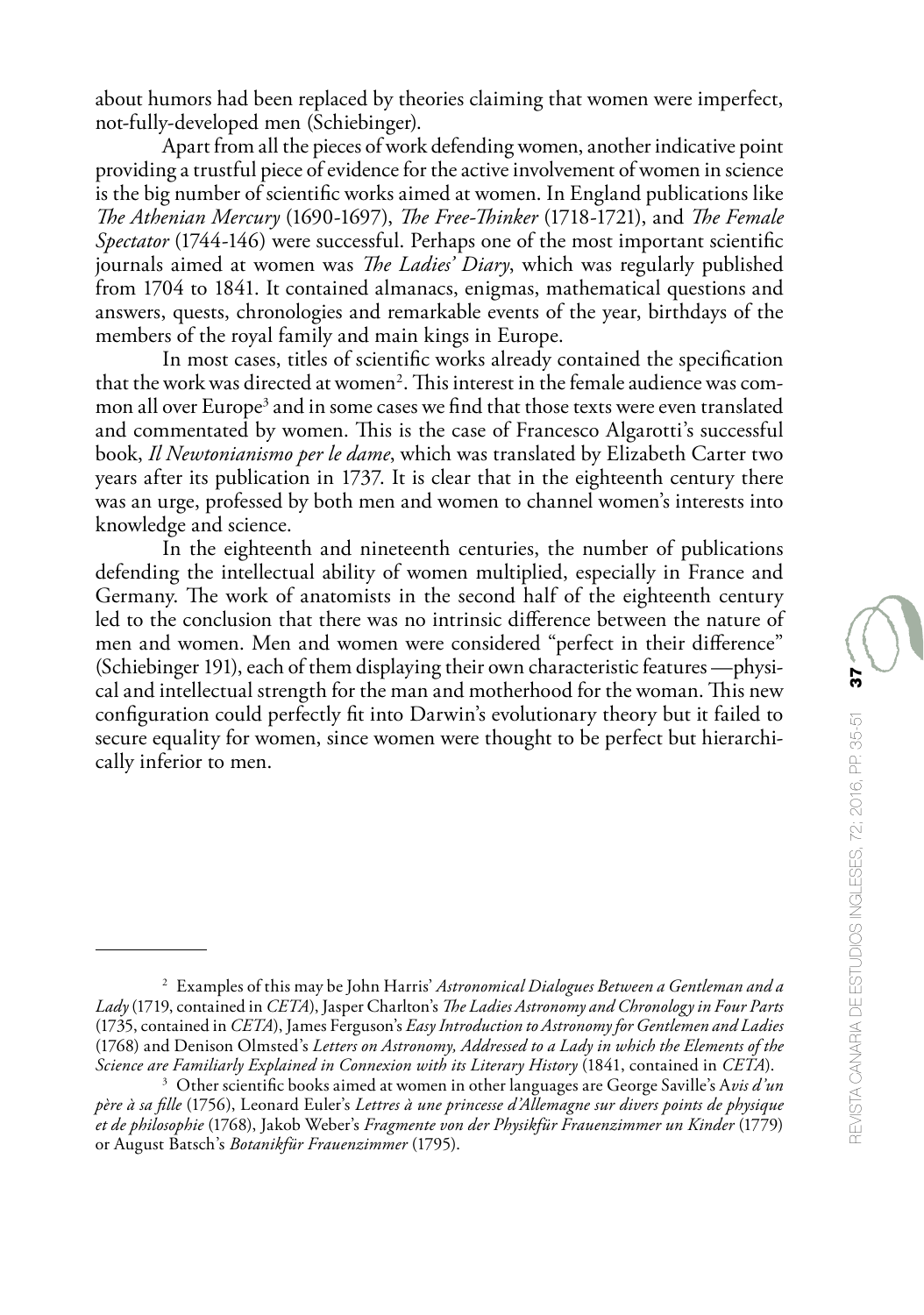## 2. FEMALE WRITING, SCIENTIFIC REGISTER AND NOMINALIZATIONS

Differences in male and female writing styles have attracted the attention of scholars (Labov, Lakoff). According to Mulac, even if it is possible to identify linguistic features that are used differently by male and female authors, it is not possible to consider them markers, but rather tendencies. This has a direct effect on the way texts are perceived. Interestingly enough, Mulac (27) reported<sup>4</sup> that texts written by women were judged as "[from a] higher social status and more literate" as well as "more pleasant and beautiful", whereas texts written by men were perceived as more dynamic, "stronger and more aggressive", which does not differ much from Francis Bacon's description of female and male writing styles almost five hundred years ago. At this time, women were believed to be incapable of showing abstraction in their thought and, consequently, on their writing. Their writings were considered elegant but not very informative and their style, loose (Moskowich & Monaco).

Even if it is true that differences in formal written texts are more difficult to find, generally speaking it is believed that women tend to make a greater use of features displaying involvedness (Argamon *et al*., Biber *et al*., Palander-Colin). This implies an enhancement of the personal sphere and personal relationships. References to emotions are also common (Mulac *et al*.). It has also been show that women are more attentive to conversation and include more question tags in their speech (Holmes), which could be aimed at controlling the conversation. In a similar light, female writers tend to use more persuasive strategies (predictive modals, conditional subordination, necessity modals and suasive verbs) in formal scientific writing (Crespo). On the other side male writing has been identified as more informational (Argamon *et al*.) and containing more judgements (Mulac *et al*.), which, in some way, could be related to Francis Bacon's description of the virile style as dynamic and pragmatic.

Concerning scientific discourse the debate over old rationalist styles and new empirical methodologies permeated discourse and allegorical, poetic language was considered unsuited to new scientific methods (Schiebinger 151). Women's style was thought to be gallant, polite, aristocratic and poetic, as opposed to Bacon's virile and masculine style. For the promotor of The Royal Society calling something 'masculine' was an appraisal, whereas calling it 'feminine' or 'affeminate' was an insult. For empiricists, man and science were active, they did things and they required energy and power. This idea became imbued in scholarly circles and it definitely affected very negatively women's involvement in science. As Eger pointed out, in the late seventeenth century this created a dichotomy between those who would accept a peacefully relation between men and women and those who would declare a war of sex.

<sup>4</sup> For more recent research, see Mulac *et al*., where their gender-linked language effect hypothesis is again confirmed by measuring empirically the differences according to the sex variable in oral production as reaction to visual stimuli (description of a photo).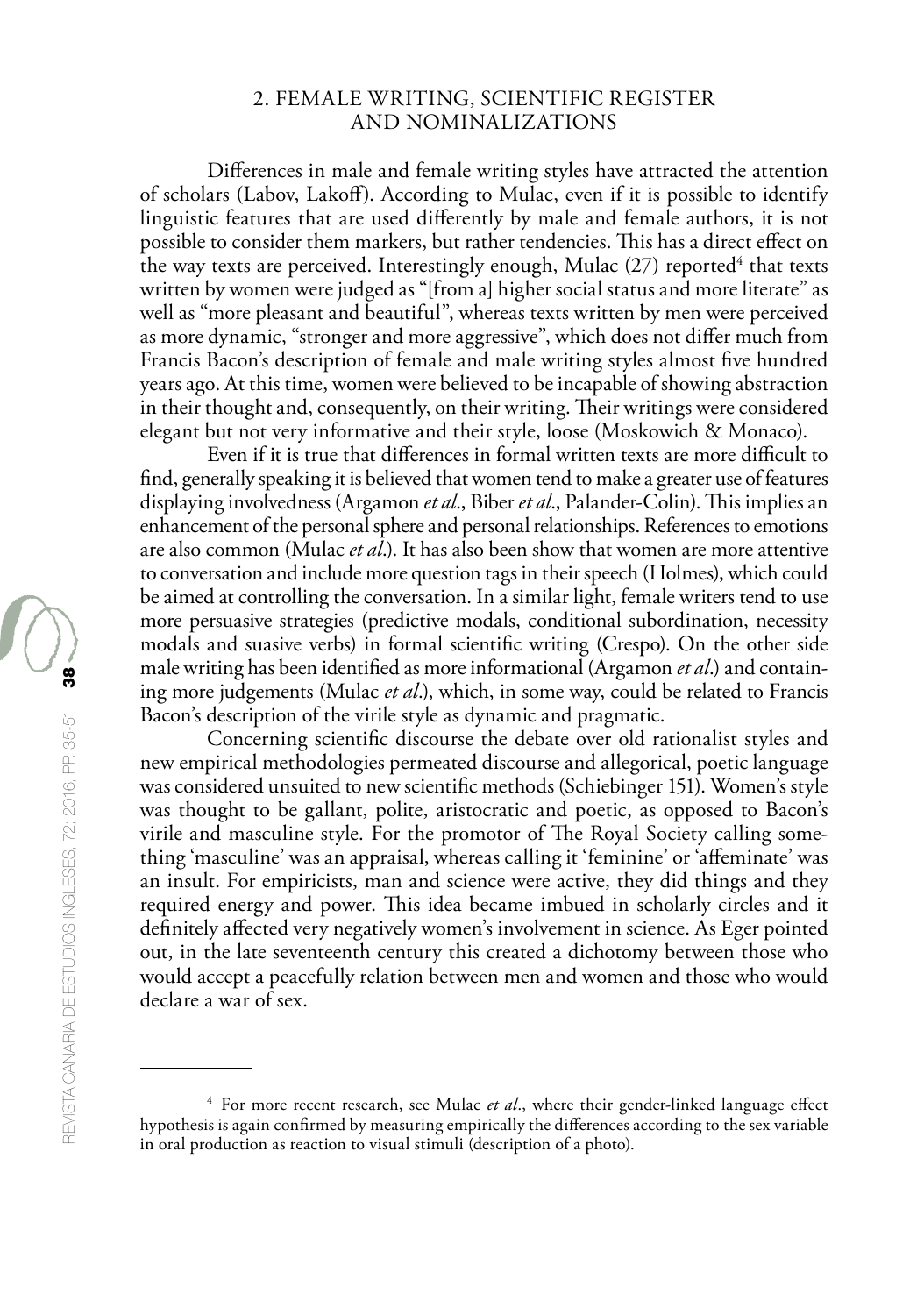The difficulty of the language of science is not only a matter of vocabulary. Writers and readers have to be trained to use a series of lexicogrammatical features, namely passives and nominalizations (Albentosa, Albentosa & Moya, Banks, Halliday, Halliday & Martin, Sušinskienė, Vázquez) that add complexity to the prose and delimit the discourse community. Nominalization is understood as a linguistic expression of a conceptual representation of a process or state of affairs in a nominal form. According to Downing (147) situations and processes can be expressed through nominalizations, as in (1)

(1) From whence it is gathered, that *the apparent progreſſive Motion of the Fixed Stars* hath gone forward one Degree towards the confequent Signs, in about Seventy Years fpace (Whiston, 14; emphasis added)

or through finite sentences, as in (2)

(2) Aftronomers know that not only the 12 Conftellations of the Zodiac, but alfo *all the fix'd Stars move from the Weſt toward the Eaſt about 50" in a Year, or one Degree in 71 Years, in Circles parallel to the Ecliptick* (Watts, 34; emphasis added)

Obviously, although in general terms they convey the same meaning, each of these two linguistic encodings have a different structure and fulfill different functions in texts. In (2) *move* controls the syntax of the whole sentence through a system of obligatory valencies and optional adjuncts. Similarly, in (1) *motion* also exerts control over its phrase but it is inserted into a larger sentence. Structure is not so rigid in this case as, by definition, all elements in the Noun Phrase with exception of the head are optional, which allows a more complex arrangement. According to Downing (151), nominalizations tend to appear in written genres because they can establish abstractions, objectivize and stratify the processes they refer to. Their abundance in modern scientific register has thus been seen as a sign of the augmentation of abstraction in modern scientific (Halliday & Martin).

## 3. CORPUS AND METHODOLOGY

The material for this study was taken from the *Coruña Corpus*. This corpus, which is the product of an ongoing project, is made up of several subcorpora of different scientific disciplines. Each subdiscipline contains around forty texts with ca. 10,000 words each, which makes a total of approximately 800,000 analyzable words for this study.

| TABLE 1. NUMBER OF WORDS |                       |              |              |  |  |  |
|--------------------------|-----------------------|--------------|--------------|--|--|--|
|                          | <b>FEMALE WRITERS</b> | MALE WRITERS | <b>TOTAL</b> |  |  |  |
| <b>CETA</b>              | 20,793                | 389,116      | 409,909      |  |  |  |
| <i>CEPHiT</i>            | 30,194                | 370,935      | 401,129      |  |  |  |
| <b>TOTAL</b>             | 50,987                | 760,051      | 811,038      |  |  |  |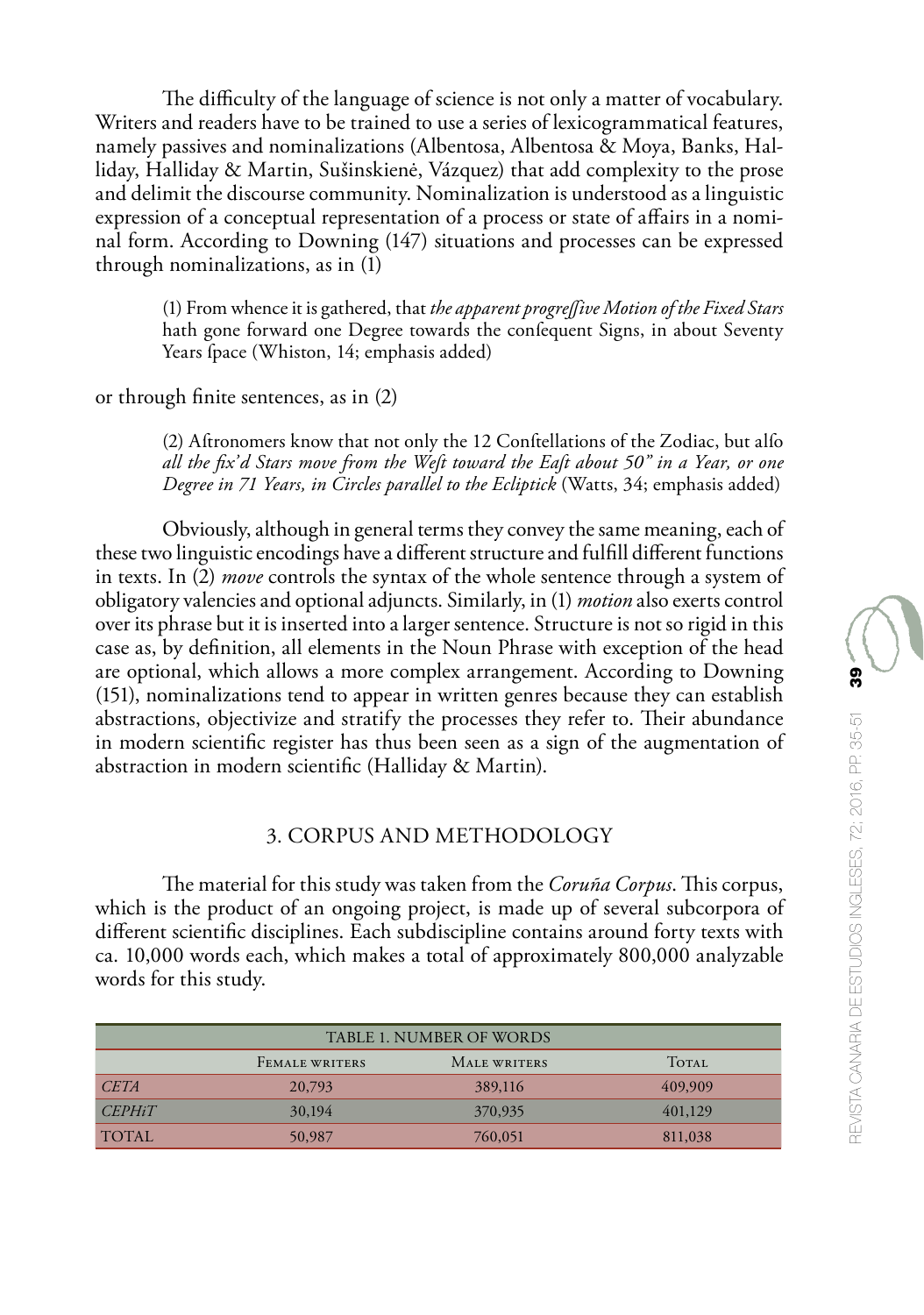The time span covers the eighteenth and nineteenth centuries. For the present work *CETA* (Moskowich *et al*. 2012), the astronomy subcorpus, and *CEPHiT* (Moskowich *et al*. 2016), the philosophy subcorpus have been chosen. These two disciplines had different writing conventions as a result of different evolutions which, at the end of the seventeenth century became especially interesting: Astronomy on the one hand was perhaps one of the most established scientific disciplines when the Scientific Revolution took place and experimented like no other the shift in focus that the revolution brought. Philosophy was as well a well-established discipline that opposed rational thought to religious beliefs but, like other Humanities disciplines, did not embrace the empiricist method and that, too, had an effect on language. *CETA* and *CEPHiT* contain only five texts written by women<sup>5</sup> out of a total of eighty-two texts. This, however, rather than being a mistake in corpus compilation, reflects the lack of visibility and social acceptance of women scientists in the eighteenth and nineteenth centuries.

This study deals with deverbal nominalizations formed by suffixation. The first stage in the study was the search of the nominalizations, which was carried out with the help of the *Coruña Corpus Tool*, (*CCT*), a search engine that has been designed for a joint use with the *CC*. As the *CCT* does not recognize suffixes but strings of words, the concordances generated included also gerunds and other words ending with these letters, which made a disambiguation process necessary. The first disambiguation was based on word class criteria and eliminated those words that were not nouns. Context reading and semantic disambiguation were carried out at the second stage to sort out the final number of nominalizations considered for study: 18,069.

Nominalizations are abstraction boosters that allow the presentation of abstract ideas and the expression of reason and causality (Downing, Eggins). Their use is usually linked to an increase in ambiguity due to detransitivization processes (Givón) that condenses information by reducing verbal valencies and increasing the level of implicit communication (Mackenzie). Hence, after data analysis it can be concluded that the consideration of female scientists' style was based on social prejudices rather than linguistic evidence.

The key to understand sex-related choices may be to consider how men and women used nominalizations. Argamon *et al*. (321) studied sex-related linguistic choices in formal written texts in English and concluded that "female writing exhibits greater usage of features identified by previous researchers as "involved" while male writing exhibits greater usage of features which have been identified as "informational"." In their study, they considered the use of personal pronouns and

<sup>5</sup> Sample texts of Margaret Bryan's *A Compendious System of Astronomy in a Course of Familiar Lectures* (1797) and Agnes Clerke's *A Popular History of Astronomy during the Nineteenth Century* (1893) are included in *CETA*. *CEPHiT* includes three samples written by women: Mary Astell's *Reflections upon Marriage: Occasion'd by the Duke and the Dutchess of Mazarine's Case* (1700), Catharine Macaulay's *Treatise on the Immutability of Moral Truth* (1783) and Mary Wollstonecraft's *Vindication of the Rights of Woman* (1792).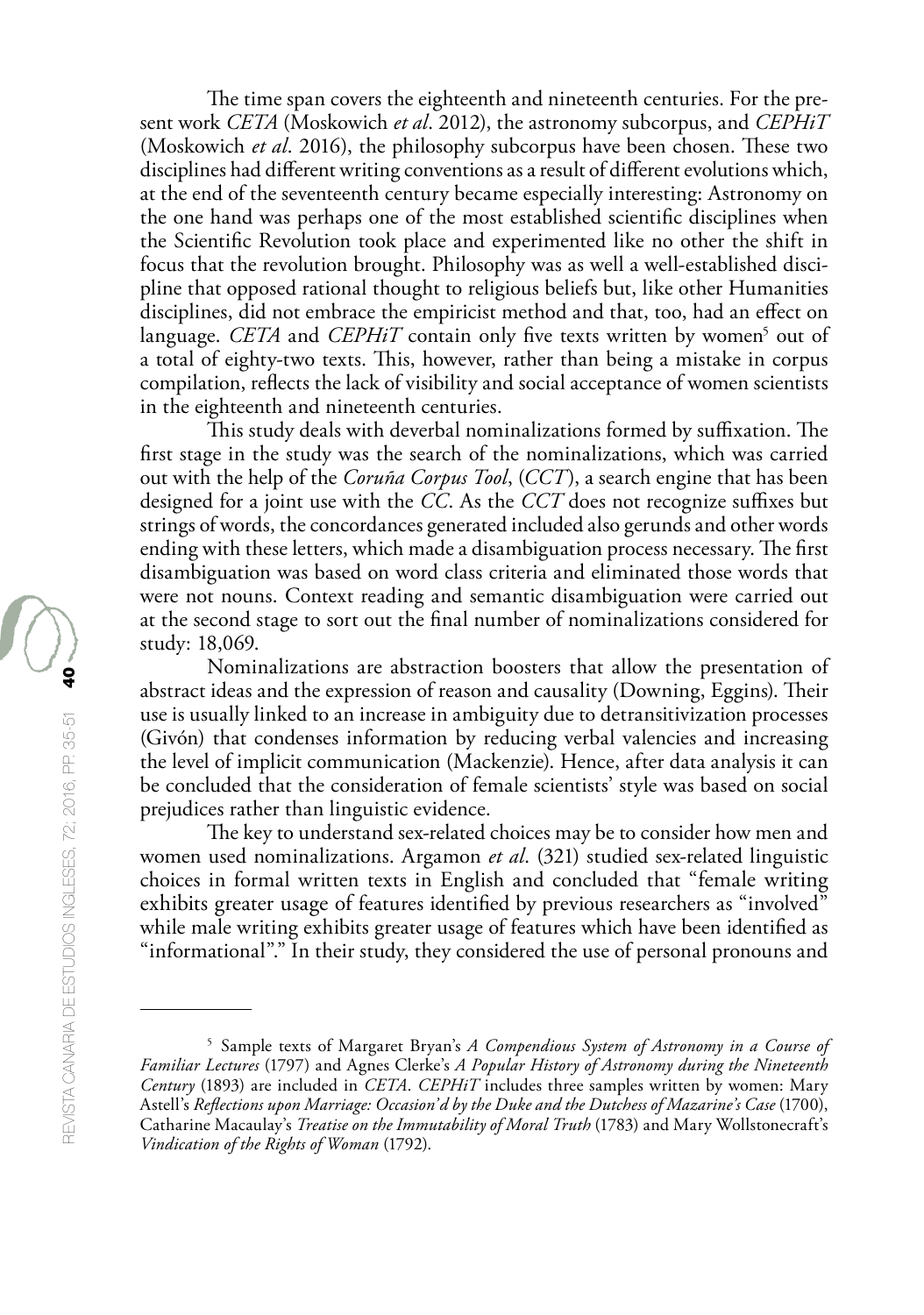of-phrase postmodifiers to reveal traces of women's involvedness and men's specificity, respectively. Taking into consideration the results achieved by Argamon *et al*. I adapted the study variables to nominalizations and therefore studied those nominalizations premodified by possessive determiners as well as those with a postmodifying *of*-phrase. A description of the results will now be presented.

## 4. ANALYSIS OF DATA

Beginning with a general analysis, 18,069 tokens of nominalizations $^{\rm 6}$  were found in both subcorpora together.

|               | TABLE 2. NUMBER OF NOMINALIZATIONS |                       |                  |                       |                  |                       |  |  |
|---------------|------------------------------------|-----------------------|------------------|-----------------------|------------------|-----------------------|--|--|
|               | <b>FEMALE WRITERS</b>              |                       | MALE WRITERS     |                       | <b>TOTAL</b>     |                       |  |  |
|               | Raw<br>frequency                   | <b>NF</b><br>(10,000) | Raw<br>frequency | <b>NF</b><br>(10,000) | Raw<br>frequency | <b>NF</b><br>(10,000) |  |  |
| <b>CETA</b>   | 581                                | 279                   | 7865             | 202                   | 8.446            | 206                   |  |  |
| <b>CEPHiT</b> | 628                                | 207                   | 8.995            | 242                   | 9,623            | 240                   |  |  |
| <b>TOTAL</b>  | 1,209                              | 237                   | 16,860           | 222.                  | 18,069           | 222                   |  |  |



Table 3. Frecuency of use nominalizations according to the sex of author (NF 10,000).

The distribution of nominalizations in normalized frequencies depicts a completely different situation. Data show that there is a slight tendency to find a higher frequency of nominalizations in texts written by women (237 nominalizations

<sup>6</sup> Types will not be considered in this study because one of its goals is to study differences in frequency of use of nominalizations according to the variable of sex of the author. Hence, unless stated, data refer to number of tokens.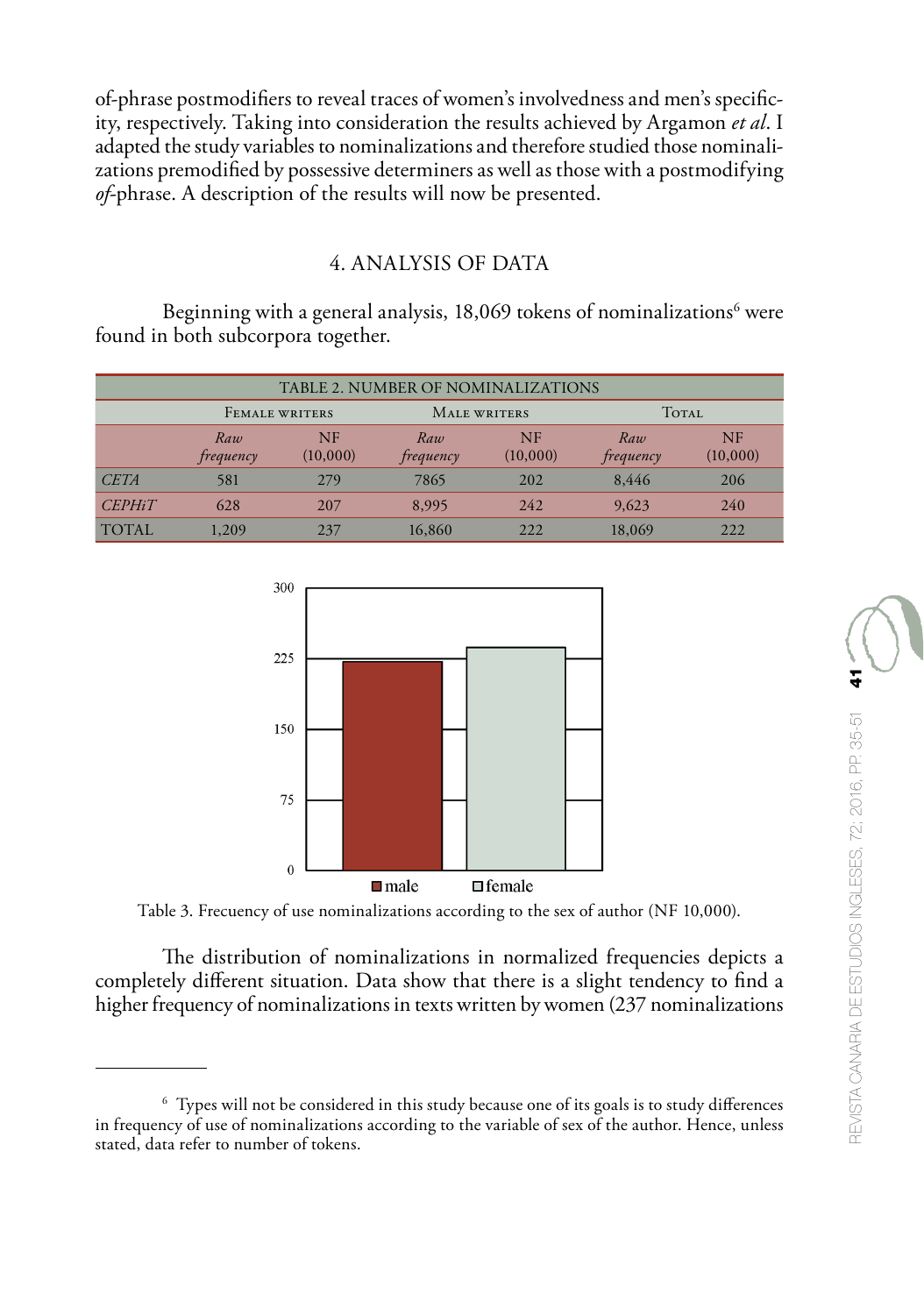per 10,000 words, compared to 222 in male-authored texts,  $t = 0.66$ ). Subcorpus breakdown shows variation: 58% of the nominalizations in *CETA* appear in texts signed by women whereas in *CEPHiT* the frequency of use is higher (54%) in texts written by men. It seems also untenable to claim that in spite of the unequal social consideration of male and female scientists at the time, the assimilation of markers of scientific discourse affected writers in a different way depending on their sex, at least, as far as nominalizations are concerned.

Women writers seem to have opted for nominalizations just as much as their male counterparts did. This contradicts the perception of the way in which women wrote science at the time. In the late Modern period, women were believed to be incapable of showing abstraction on their thoughts and, consequently, on their writing (Moskowich & Monaco) and female writing was usually associated with a flourished style, more apt for literature.

#### 4.1. Involvedness in nominalizations and possessives

After the definite article *the*, possessives are the most frequent type of determiner in nominalization noun phrases in the corpus. The reason for this success lies in the fact that the pairing possessive plus nominalization usually mirrors the same semantic relationship existing between a verb and its subject, where the possessive indicates the agent of the process encoded in the nominalization (Bello). The English SVO sentence pattern is also reflected in those nominalizations with a possessive determiner (3).

(3) The path defcribed by a planet in *its motion round the fun* is called its orbit (Adams, 4; emphasis added).

Other combinations of postmodifying possessive structures and nominalizations as in (4)

(4) [...] and that there is nothing elſe wanting to the eſtabliſhing that Motion, and unto the thorough *Conviction of the moſtobſtinate Adverſaries*, but that a Parallax of thefe Stars might be perceiv'd according to the diverfePofition of the Earth in its Annual Orbit: [...] (Whiston 29; emphasis added).

lack this echoing of verbal structures, which in the case of scientific register, has been considered crucial for their higher frequency. Prototypically the information contained in sentences is packed into a nominalization noun phrase which is placed as theme and subject of the following sentence (Ventola 183). The methodic backgrounding of information through nominalized processes allows some degree of systematicity in the balance of backgrounded and foregrounded information and ultimately favors the assimilation of new information (Banks, Downing, Halliday, Ventola) and, as Halliday (1985) noted, this fostered the adoption of nominalizations as markers of scientific discourse.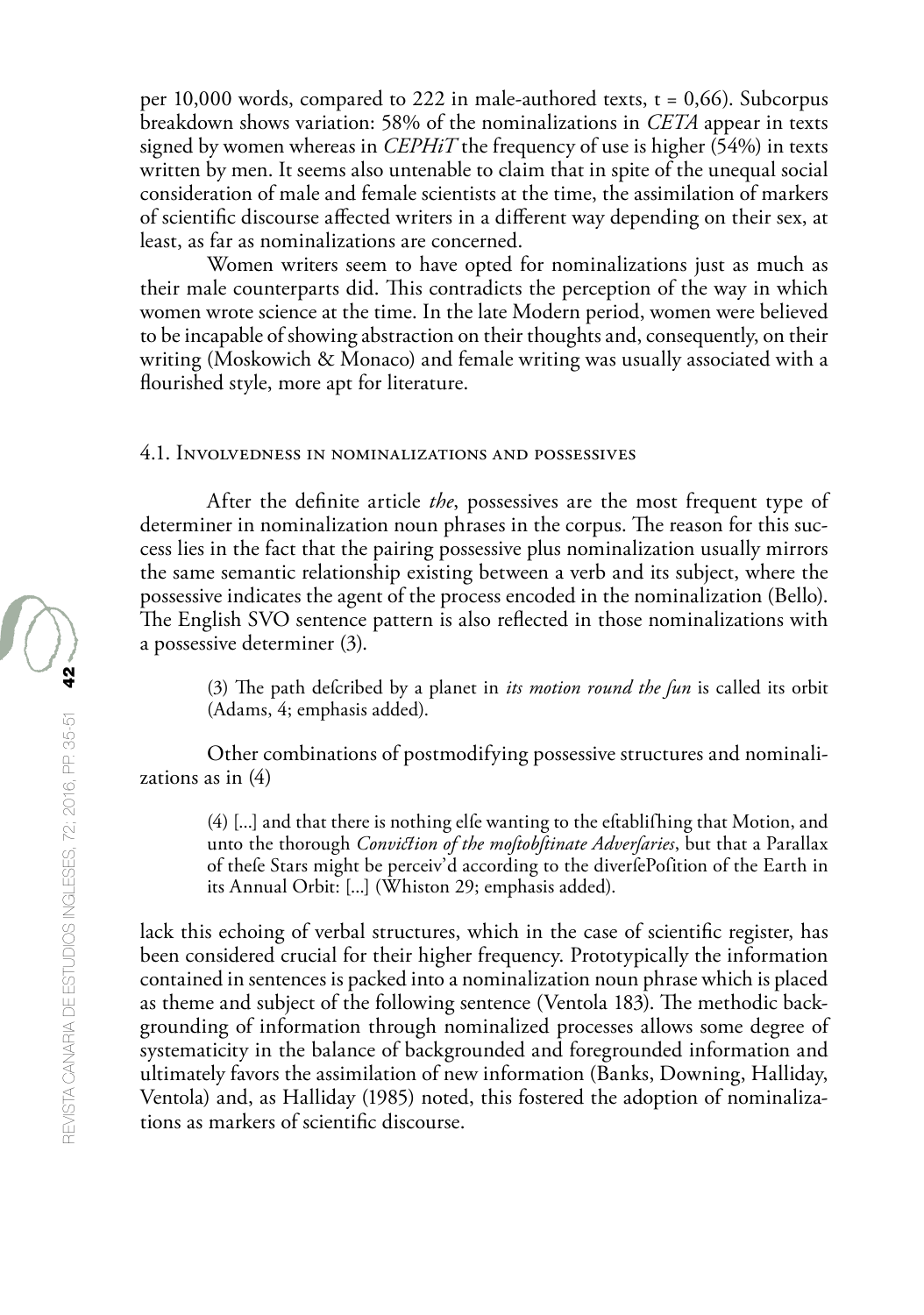

Table 4. Frequency of use of nominalizations and possessive determiners according to the sex of author (NF 10,000).

According to the results and conclusions presented by Argamon *et al*., formal texts produced by women tend to contain a higher frequency of possessive structures that reinforce personalization and involvedness in their speech. After data analysis there seems to be indeed a preference for women to include more possessive determiners premodifying nominalization, as female texts contain a normalized frequency of 31.32 nominalizations paired with possessives per 10,000 words, whereas in texts written by men the normalized frequency is  $24.47$  (t = 0.5). This trend affects all determiners except the neuter third-person singular *its*, which is more frequent in male-authored texts (5.48 nominalizations per 10,000 words, 52%) than in texts written by women (6.01 nominalizations per 10,000 words, 52%).

Each type of possessive has different pragmatic and textual functions that dictate their frequency of use. First person possessive determiners are usually used to enhance rhetorics. Pragmatically, first person singular *my* highlights the individuality of the author, as in (5)

(5) In like manner, the utmoftpleafure of which the imagination is fufceptible by a poetical narrative or exhibition, is a thing, in *my judgment*, not inconceivable. (Campbell, 10; emphasis added).

whereas the plural *our*, as in (6)

(6) [...] as in revolving in very long ellipses, they are sometimes too remote for *our inspection*, their greatest distance from the Sun being far beyond the orbit of the GeorgiumSidus, as these bodies are not much larger than our Moon (Bryan, 94; emphasis added).

can be read as a guild codification where writers can place themselves as members of the scientific community<sup>7</sup>. Data show that female writers clearly favor the use

<sup>7</sup> The plural *our* can also be a rhetorical device to refer to the author himself and the community to which the determiner refers may be society or the population rather than only the scientific community.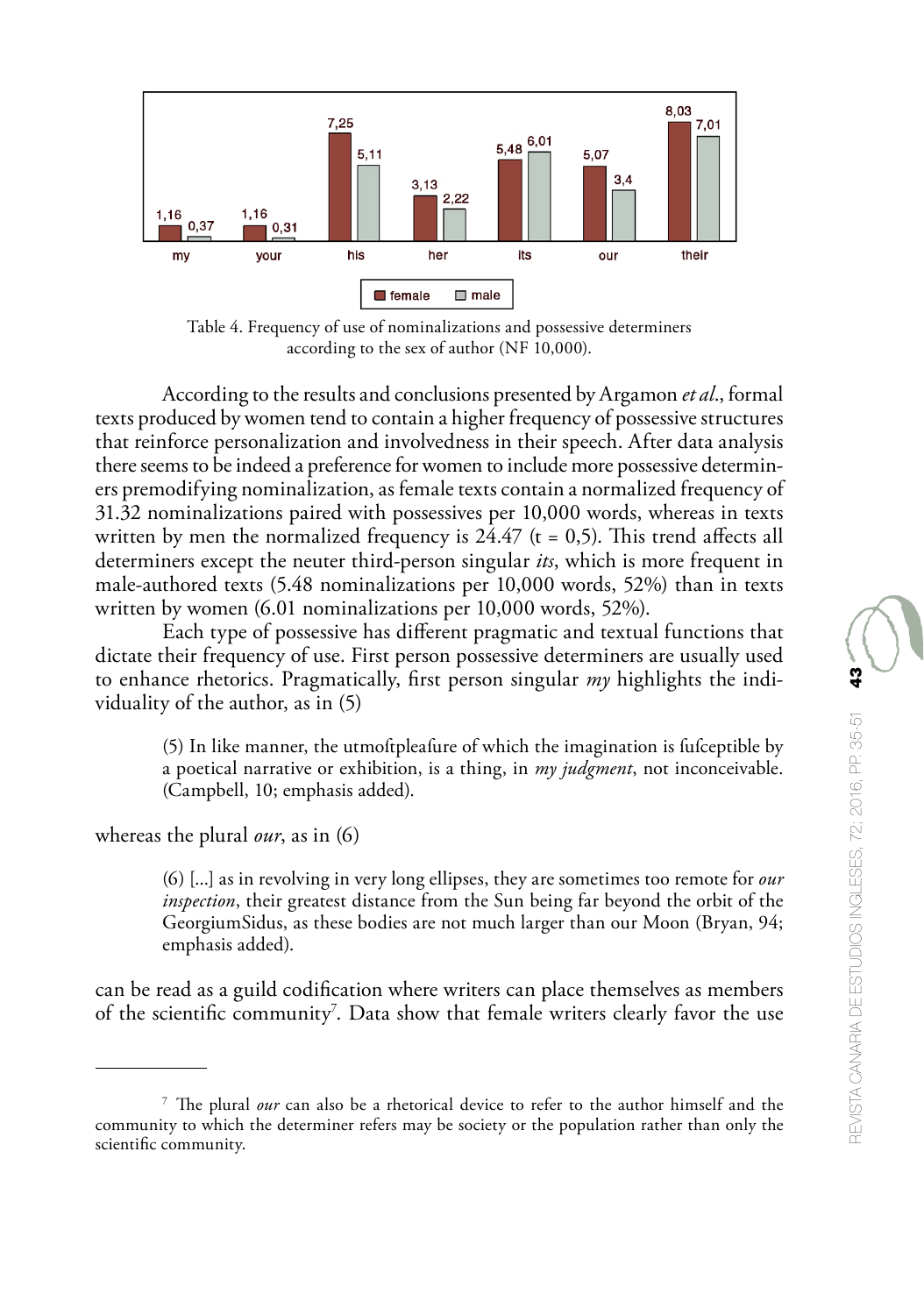of this type of nominalization premodifier. In both cases, women tend to favor involvement with both their readers and the community. However, the singular *my* is clearly more frequently found in female writers' texts with a proportion of 3:1 (1.17 per 10,000 words, 75% in texts written by women and 0.38, 25% in texts written by men,  $t = 0.07$ ) whereas the frequency of *our* in texts produced by women (5.07) per 10,000 words,  $60\%$ ) and men  $(3.4, 40\%)$  seems more homogeneous (t = 0,8). Here we can find two antagonistic tendencies: on one side female writers encourage involvedness in their writings through the use of *my* but, on the other side, the sense of belonging expressed in *our* may be a more delicate feeling to convey given the strong social refusal against women scientists at the time.

The use of second person possessives is dictated by register and text-type. In some way, the use of *your* is also a stylistic choice but it is only found in learner's texts, namely dialogues, textbooks and lectures, usually emulating direct speech as in (7)

(7) *YOUR Objection* is juft, faid I, Madam if you confider the thing after the Sun was actuallyRifen and juft before his Setting (Harris, 28; emphasis added).

Second person possessives make relationships explicit and show greater involvedness of the author towards the reader. There is indeed a higher frequency of this type of possessive paired with nominalizations in female-authored texts (1.17 per 10,000 words, 79%) than in texts written by men  $(0.32, 21%)$  (t = 0,2).

Third-person possessive determiners clearly outnumber the rest of possessives but the difference in frequency of use is not sex-related. Indeed, the fact that the referent of the determiner can be found in the text makes these nominal groups useful lexical cohesion devices. The combination of third-person singular possessive and nominalization usually mirrors a preceding sentence where the possessive was a nominal group functioning as subject and the process is expressed in the form of a verb, as in (8)

(8) Though *Copernicus* thus simplified so greatly the Ptolemaic theory, *he* yet found that the idea of circular orbits for the planets would not explain all the phenomena; *he* therefore still retained the "cycles and epicycles" that Alfonso had so heartily condemned. For forty years *this illustrious astronomer* carried on *his observations* in the upper part of a humble, dilapidated farm-house, through the roof of which *he* had an unobstructed view of the sky (Steele, 24; emphasis added).

The differences in frequency of all third-person possessive determiners are determined by the gender of their referent. Data show that masculine *his* (12.36 per 10,000 words) and neuter its (11.51) are more frequent than feminine *her* (5.35). This should be also understood as a consequence of the exclusion of women from science although it does not reveal misogynist attitudes in writers. The distinction between animate and inanimate referents is crucial because whereas there seems to be no difference in the use of inanimate referents, the predominance of male scientists at the time explains the higher frequency of his in texts. Its frequency in texts written by women (7.25, per 10,000 words, 59%) and men (5.11, 41%) is rather balanced and it is possible to find similar references to famous astronomers such as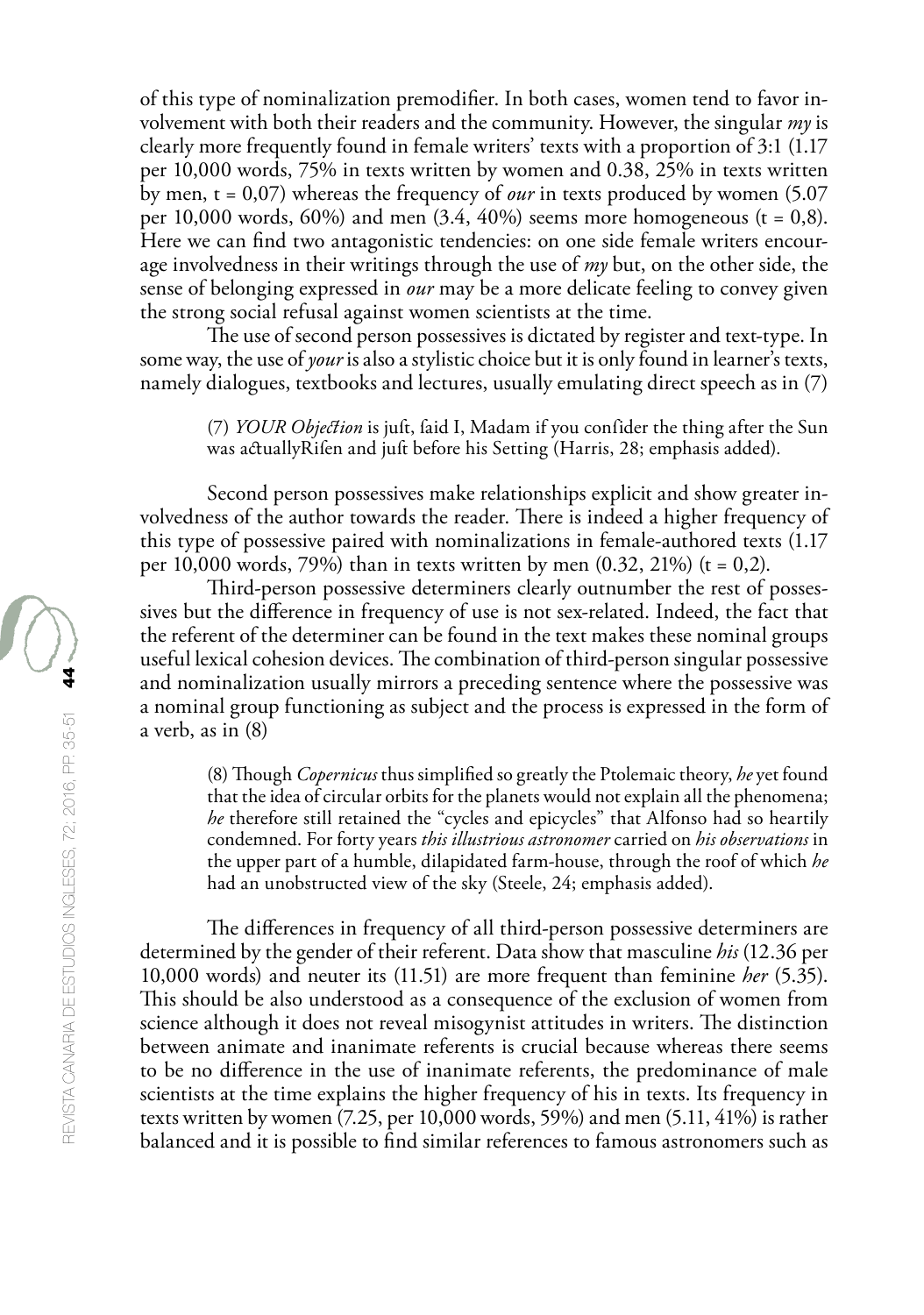Ptolemy, Copernicus, Brahe, Galileo, Kepler, Newton and Halley or philosophers in all texts, as in (8).

Similarly, women (3.13 per 10,000 words, 59%) and men (2.22, 41%) seemed to use the feminine *her* in a similar way (t = 0.7). In this case, the lack of women scientists at the time restricts the frequency of the determiner. However, it is still possible to find animate referents in the generic lady or woman —the generic *man* applied to the human species and *God* are also found as referents of *his*— or personifications such as *Nature* or *Athens*. In astronomy texts, names of celestial objects are considered feminine or masculine and therefore it is common to find feminine possessives in phrases referring to Venus and the Moon and masculine his alluding to the Sun or Mars.

Male and female writers seem to use feminine and masculine possessives as nominalization premodifiers in a similar way. No trace of a possible misogynist attitude in texts written by males was detected, as both *his* and *her* have the same percentage distribution: *his* has a frequency of use of 7.25 (59%) per 10,000 words in texts written by women and 5.11 (59%) in texts written by men whereas the normalized frequency of *her* is 3.13 (41%) in female-authored texts and 2.22 (41%) in male-authored texts. Similarly no bias to favor references to other women have been found in texts written by women, which may be explained by the lack of conscience about women scientists as a group in this period. Women tend to favor the use of possessives even if in this case the cohesive function of possessives minimizes the difference. However, the situation is reversed in the case of the neuter *its* as this is the only possessive that is more frequently used by men (6.02 per 10,000 words, 52%) than by women (5.49, 48%)

Predominance of *its* in male writing (frequency of 5.49 per 10,000 words, 52% in male writers) may indicate the preference of male writers to objectivity as opposed to the preference of female writers to highlight human or human-like connections in their texts. The results are consistent with the hypothesis confirmed by Argamon *et al*. that male authors are more likely to indicate or specify.

Concerning subcorpus variation, several trends can be described. On the one hand similar results have been found in the distribution of the normalized frequencies of *my*, *your*, *his* and *their* according to the sex variable. Both *CETA* and *CEPHiT* show similar distribution for first person singular *my*: in both cases women favor the inclusion of the possessive, whose normalized frequencies oscillate between 79% (0.96 per 10,000 words in *CETA*) and 72% (1.32 per 10,000 words in *CEPHiT*). Similarly, the second person *your* is also favored by women in both subcorpora. In this case a higher frequency of *your* can be reported in female astronomers (85%, mean frequency of 0.66 per 10,000 words), whereas the percentage of use of female philosophers is lower (69%). In the case of *his*, both *CETA* and *CEPHiT* show the same percentage (59%), which again confirms the tendency of women to use more possessives. The frequencies of use of their by women in *CETA* (50%) and *CEPHiT* (57%) are also close.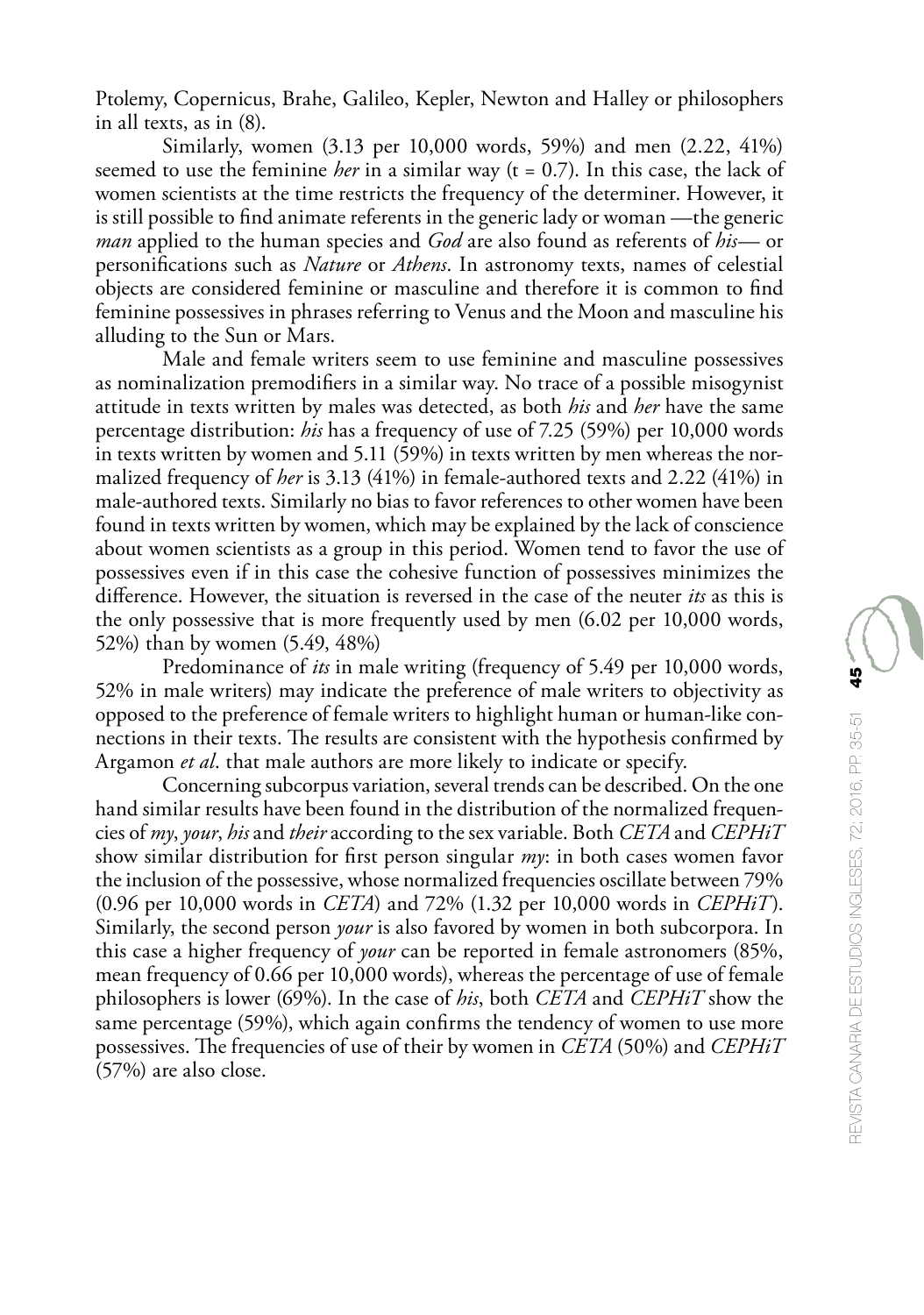| TABLE 5. FREQUENCY OF USE OF NOMINALIZATIONS AND POSSESSIVE DETERMINERS<br>IN BOTH SUBCORPORA ACCORDING TO THE SEX OF AUTHOR (NF 10,000) |                       |              |                       |              |  |  |  |  |
|------------------------------------------------------------------------------------------------------------------------------------------|-----------------------|--------------|-----------------------|--------------|--|--|--|--|
|                                                                                                                                          | <b>CETA</b>           |              | <b>CEPHiT</b>         |              |  |  |  |  |
|                                                                                                                                          | <b>FEMALE AUTHORS</b> | MALE AUTHORS | <b>FEMALE AUTHORS</b> | MALE AUTHORS |  |  |  |  |
| $m\gamma$                                                                                                                                | 0.96                  | 0.25         | 1.32                  | 0.51         |  |  |  |  |
| your                                                                                                                                     | 1.92                  | 0.35         | 0.66                  | 0.29         |  |  |  |  |
| his                                                                                                                                      | 6.73                  | 4.78         | 7.61                  | 5.47         |  |  |  |  |
| her                                                                                                                                      | 1.92                  | 4.13         | 3.97                  | 0.21         |  |  |  |  |
| its                                                                                                                                      | 10.58                 | 8.06         | 1.98                  | 3.88         |  |  |  |  |
| our                                                                                                                                      | 5.77                  | 1.28         | 2.31                  | 5.63         |  |  |  |  |
| their                                                                                                                                    | 7.28                  | 7.34         | 0.33                  | 6.68         |  |  |  |  |

On the other hand, in the case of the third person *its* distribution results in both corpora give apparently different results: whereas in *CETA* there is a higher frequency in texts written by women (10.58 per 10,000 words, 57%), *CEPHiT* shows a higher frequency in male-authored texts (3.88, 66%). The use of third person determiners is normally determined by textual concerns and, in the case of *its*, the lack of a gendered referent makes it possible to exclude direct sociolinguistic explanations for its use in texts. The possessive *its* usually serves to specify the properties of the thing or process it refers to. These results then confirm the hypothesis that male authors tend to exhibit more specification features (Argammon *et al*.).



Table 6. Frequency of use of nominalizations postmodified by an *of*-phrase according to the sex of author (NF 10,000).

Finally, *her* and *our* show disparity of results in both subcorpora. In the case of *her*, male astronomers included a higher frequency of the possessive than women (mean frequency of 4.13 per 10,000 words in texts written by males and 1.92 in those written by females), whereas in the philosophy subcorpus, 95% of occurrences of the possessive premodifying a nominalization (3.97 per 10,000 words in texts written by women, 0.21, 5% in male-authored texts) were found in texts written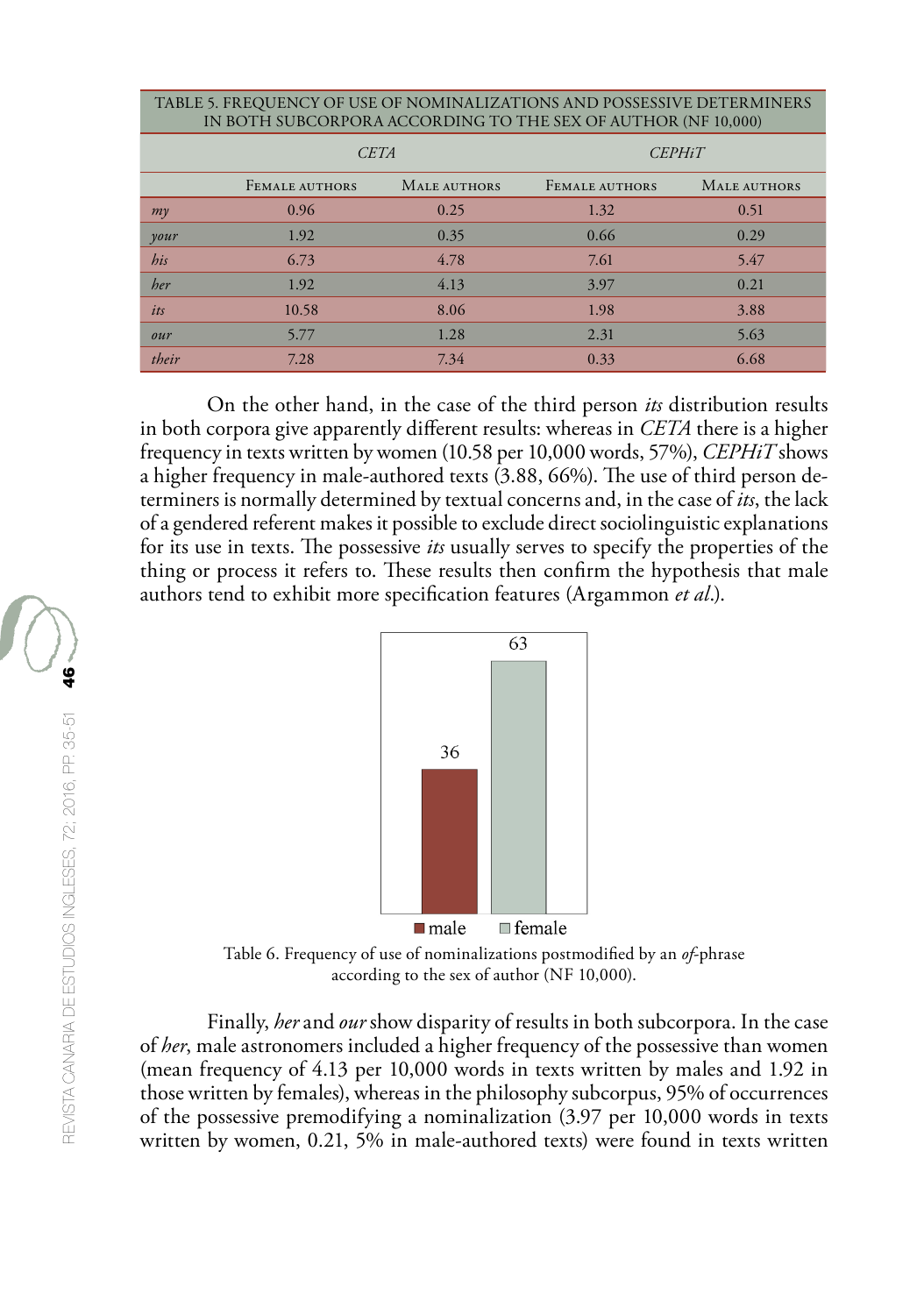by women. The reason for this difference may be related to the topic of the texts, as some celestial objects (Venus, The Moon) require a feminine possessive and hence their high frequency is not dictated by sociolinguistic concerns. In the case of *our*, women in *CETA* tend to use the possessive more frequently (mean frequency of 5.77 per 10,000 words, 82%), whereas in *CEPHiT* almost three quarters (5.63 per 10,000 words, 71%) of *our* paired with a nominalization are found in male texts.

### 4.2. Specification and nominalizations

According to Argamon *et al*., post-head noun modification with an *of*-phrase is an indicator of male writing, as part of the tendency of male authors to provide specification in their texts (also confirmed by Mulac and Lundall and Biber). Their corpus consisted of 604 documents from the *British National Corpus* (BNC) that included both fiction and non-fiction texts. Data analysis has shown that this hypothesis cannot be applied to nominalizations in our corpus, as represented in Table 6.

In total, there are 5,081 nominalizations postmodified by an *of*-phrase, which represents the 28% of all nominalizations. 64% of occurrences were found in female-authored texts. Similar results are found after subcorpora breakdown: 70% of occurrences in *CETA* and 53% of those in *CEPHiT* were found in texts written by women.

The reason why *of*-phrase postmodifying nominalizations cannot be used as reliable specification features of male style is connected with the verbal features encoded in nominalizations. As nouns, nominalizations do not show signs of voice and tense as part of the decategorization process (Hopper & Thompson 1980) they undergo. However, information about the process in the form of former verbal valencies is in many cases still retained. In previous studies (Bello) it has been shown that agents are the most frequently retained group and can appear as promodifying possessives, as in (9)

(9) The direction of the meridian may be secured at every instant by observations, and although local difficulties may oblige us to deviate in *our measurement* from this exact direction, [...] (Bradford, 90; emphasis added).

or postmodifying prepositional phrases, as in (10)

(10) The fixed ftars are diftinguifhed from the planets by being more bright and luminous, and by continually exhibiting that appearance which we call the *f*cintillation, or *twinkling of the ftars* (Bonnycastle, 44; emphasis added).

The role of postmodifying *of*-phrases then is not only that of providing specification of their heads but also including information about the process. Hence there are instances of objects (11)

(11) [...] 59 Seconds, will be the mean Motion for two Days, which ftandsagainft the 2d of January, and thus by the continual *Addition of 4 Minutes, 59 Seconds, 18*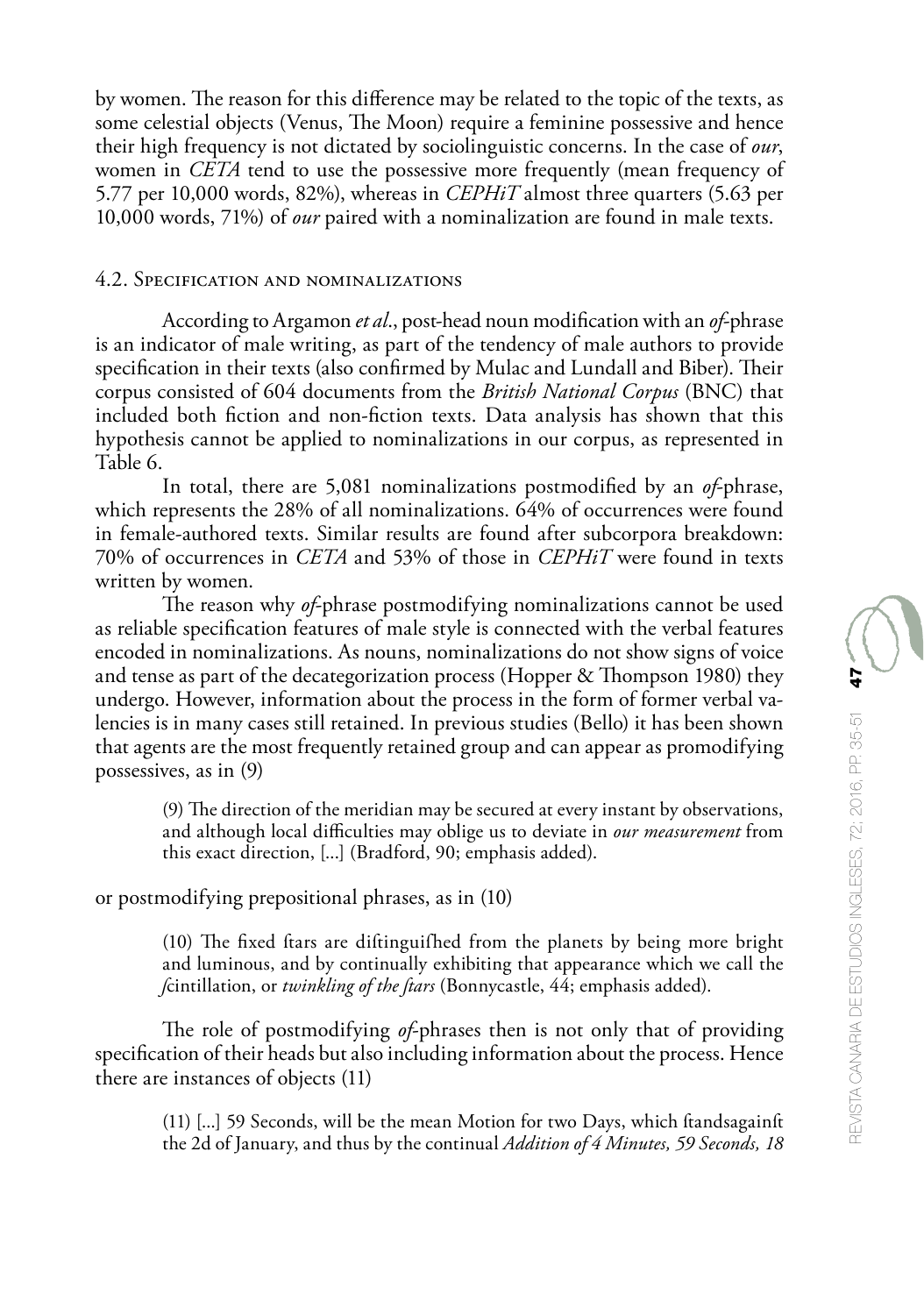*Thirds*, the mean Motion of the preceding Day, you will have the mean Motion of the fucceeding Day [...] (Hodgson, 88; emphasis added).

Information about circumstances, which are traditionally encoded as adjuncts in verbal realizations is also very frequently found in postmodifying prepositional phrases although these are not introduced by *of* but rather other temporal and spatial prepositions, as in (12)

(12) Near this Conftellation there are feveral unformed Stars, which in the year 1679. Mr. Edmund Hally, in memory of Charles II. King of Great Britain, &c. who was preferved by his *Hiding in an Oak*, reduced them into a Conftellation, and called it Robur Carolinum (Morden, 36; emphasis added).

The complexity and multiplicity of functions of postmodifying *of*-phrases in phrases headed by nominalizations might have excluded their use as providers of specification and indicators of male writing.

### 5. CONCLUDING REMARKS

After data analysis it is possible to conclude that there is a slight tendency to find a higher frequency of nominalizations in texts written by women. However, statistical significance tests show that there is no evidence of differences in the frequency of use of nominalizations according to the sex of the author. Women in the corpus used this marker of scientific discourse as much as men did. Taking into account that nominalizations have been defined as abstraction boosters, the claim that women used a loose style in writing and were incapable of abstract thought cannot be therefore sustained according to data.

There are however differences in the way women and men used nominalizations in the corpus. Women's tendency to show involvedness in writing has been confirmed in the higher frequency in the use of first and second person possessives. Men's tendency to indicate specificity could not be seen in a higher frequency of use of post-head nominalization specification with an *of*-phrase, probably because nominalizations are a special type of words and the information included in their modifiers relates to the description of a process and is required by the context where the nominalization appears. The use of third person possessives paired with nominalizations showed some light evidence for specification, especially in the neuter *its*.

After these revealing results further research could be expanded to cover a higher number of texts and other features of scientific register, as well as other features that could confirm or refute the hypothesis that women make a greater use of features displaying involvedness and emotions whereas men tend to be more judgmental and informational (Mulac). The description of the language used by late Modern English female and male scientists is still an open question.

> Recibido: 15-12-2015 Aceptado: 13-1-2016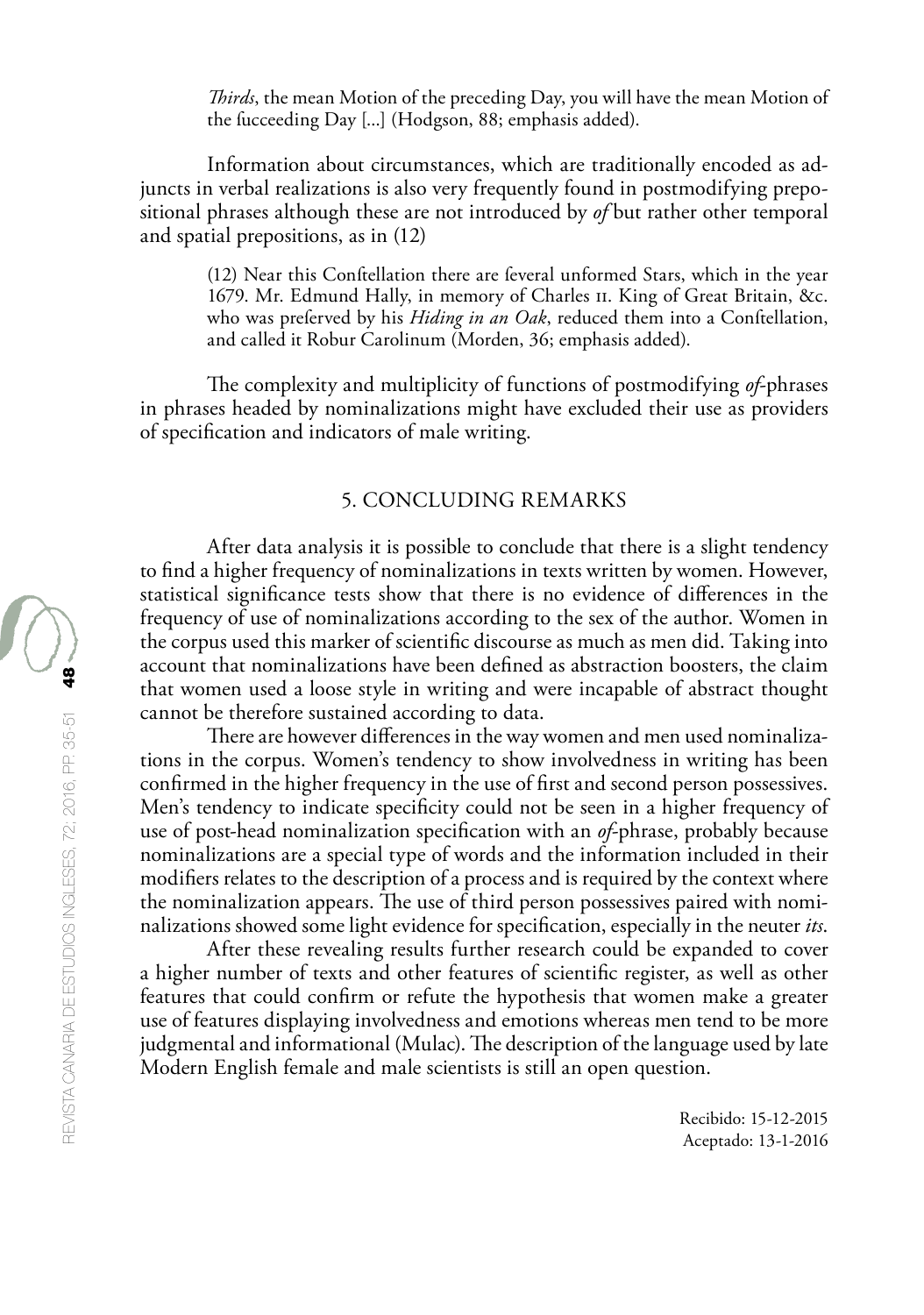# WORKS CITED

- Albentosa Hernández, José Ignacio. "La sustantivación en el discurso científico en lengua inglesa." *CAUCE. Revista de Filología y su Didáctica* 20-21 (1997): 329-344. Print.
- Albentosa Hernández, José Ignacio and Moya Guijarro, Arsenio Jesús. "La reducción del grado de transitividad de la oración en el discurso científico en lengua inglesa." *Revista Española de Lingüística* 30.1 (2000): 445-468. Print.
- Burke, Peter. *What is Cultural History?* Cambridge: Polity Press, 2004. Print.
- Argamon, Shlomo, Koppel, Moshe, Fine, Jonathan and Shimoni, Anat Rachel. "Gender, Genre, and Writing Style in Formal Written Texts." *Interdisciplinary Journal for the Study of Discourse* 23.3 (2003): 321–346. Print.
- Banks, David. "Analyse des discours spécialisés: Le domaine anglais." *Revue Française de Linguistique Appliquée* VI.2 (2001): 7-16. Print.
- —— "The Evolution of Grammatical Metaphor in Scientific Writing." *Grammatical Metaphor: Views from Functional Linguistics*. Eds. Anne Marie Simon-Vandenbergen, Miriam Taverniers, and Louise Ravelli. Amsterdam: John Benjamins, 2003. 127-147. Print.
- —— "Emerging Scientific Discourse in the Late Seventeenth Century." *Functions of Language* 12.1 (2005a): 65-86. Print.
- —— "On the Historical Origins of Nominalized Process in Scientific Text." *English for Specific Purposes* 24.3 (2005b): 347-357. Print.
- —— L'évolution de la phrase en anglais scientifique. *La coordination et la subordination dans le texte de spécialité*. Ed. David Banks. Paris: L'Harmattan, 2007. 203-221. Print.
- —— *The Development of Scientific Writing: Linguistic Features and Historical Context*. London: Equinox, 2008. Print.
- Bello, Iria. *On How* the Motion of the Stars *Changed the Language of the Science: A Corpus-Based*  Study of De verbal Nominalizations in Astronomy Texts from 1700 to 1900. Doctoral thesis. A Coruña: Universidade da Coruña, 2014. Print.
- —— "Reflections on *our Astronomical Undertaking*: Nominalizations and Possessive Structures in the *Coruña Corpus*". *Corpus-Based Studies on Language Varieties*. Eds. F. Alonso, L. Cruz, L., and V. González. Linguistic Insight Series, Peter Lang, 2016. 217-232. Print.
- Biber, Douglas. *Variation across Speech and Writing*. Cambridge: Cambridge UP, 1988. Print.
- —— Conrad, S. and Reppen,R. *Corpus Linguistics Investigating Language Structure and Use.* Cambridge: Cambridge UP, 1998. Print.
- Castiglione, Baldassare. *Il libro del cortegiano*. Venetia: Nelle case d'Aldo Romano & d'Andrea d'Asola, 1528. Print.
- Crespo, Begoña. "Persuasion Markers and Ideology in Eighteenth Century Philosophy Texts (*CEPHiT*)." *Revista de Lenguas para Fines Específicos* 17 (2011): 199-228.
- Dik, Simon C. *The Theory of Functional Grammar (II): Complex and Derived Constructions*. Berlin: Mouton de Gruyter, 1997. Print.
- Downing, Angela. "Encapsulating Discourse Topics." *Estudios Ingleses de la Universidad Complutense* 5 (1997): 147-168. Print.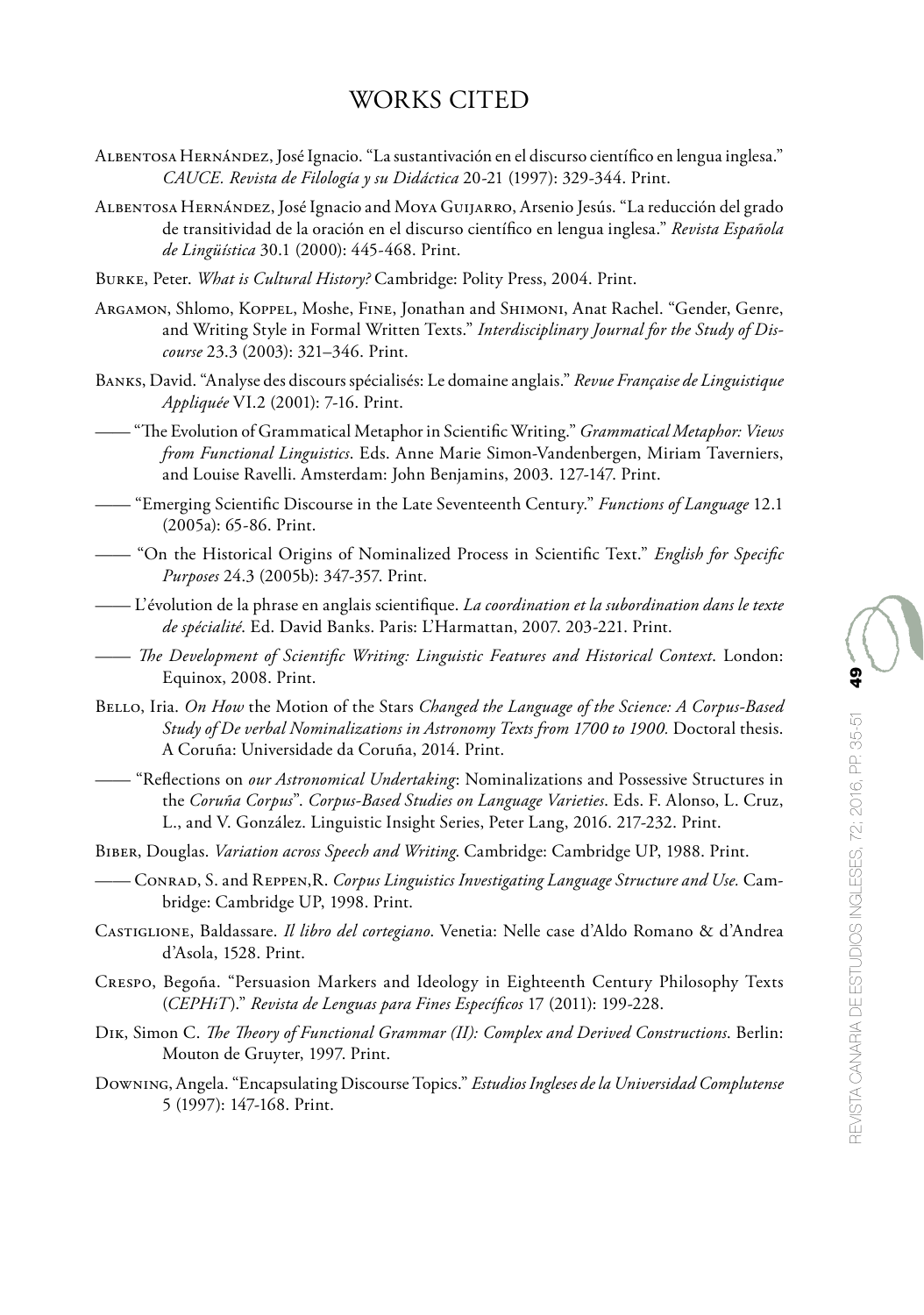- Eger, Elizabeth. *Bluestocking Feminism: Writings of the Bluestocking Circle, 1738-1785*. London: Pickering & Chatto, 1999. Print.
- Eggins, Suzanne. *An Introduction to Systemic Functional Linguistics*. London: Pinter, 1994. Print.
- Givón, Talmy. *Functionalism and Grammar*. Amsterdam: John Benjamins, 1995. Print.
- Halliday, Michael A.K. *An Introduction to Functional Grammar*. London: Continuum, 1985. Print.
- —— "On the Language of Physical Science." *The Language of Physical Science*. Eds. Jonathan Webster. London: Continuum, 2004. 162-178. Print.
- Holmes, J. "Women's Talk: The Question of Sociolinguistic Universals." *Australian Journal of Communications* 20. 3 (1993). Print.
- Hopper, Paul, and Thompson, Sandra. "Transitivity in Grammar and Discourse." *Language* 56 (2) (1980): 251-294. Print.
- Labov, William. "The Intersection of Sex and Social Class in the Course of Linguistic Change." *Language Variation and Change* 2 (1990): 202-254. Print.
- Lakoff, Robin T. *Language and Women's Place*. New York: Harper Colophon Books, 1975. Print.
- Mackenzie, J. Lachland. "Double-Possessive Nominalizations in English." *Functional Perspectives on Grammar and Discourse: Papers in Honour of Angela Downing*. Eds. C.S. Butler, R. Hidalgo Downing, and J. Lavid. Amsterdam: Benjamins, 2007. 217-232. Print.
- Martin, James R. "Literacy in Science: Learning to Handle Text as Technology." *Writing science: Literacy and Discursive Power.* Eds. Michael A.K. Halliday, and James R. Martin. Pittsburgh: U of Pittsburgh P, 1993. 166-202. Print.
- Moskowich, Isabel. "The Golden Rule of Divine Philosophy Exemplified in the *Coruña Corpus of English Scientific Writing*." *LFE. Revista de lenguas para fines específicos*. Las Palmas de Gran Canaria: Universidad de Las Palmas de Gran Canaria, 2011. Print.
	- —— "Eighteenth-century female authors: Women and Science in the *Coruña Corpus of English Scientific Writing*." *Australian Journal of Linguistics* 33.4 (2013): 467-487. Print.
- Moskowich, Isabel, Lareo, Inés, Camiña Rioboo, Gonzalo and Crespo, Begoña, comps. *A Corpus of English Texts on Astronomy* (*CETA*) (CD ROM). Amsterdam/Philadelphia: John Benjamins, 2012. Print.
- Moskowich, Isabel, Lareo, Inés, Camiña Rioboo, Gonzalo and Crespo, Begoña, comps. *The Conditioned and the Unconditioned' Late Modern English Texts on Philosophy* (*CEPHiT*)*.*  Amsterdam/Philadelphia: John Benjamins, 2016. Print.
- Moskowich, Isabel and Monaco, Leida María. "Abstraction as a means of expressing reality: Women writing science in late Modern English." *Corpus Analysis for Descriptive and Pedagogical Purposes*. Eds. Maurizio Gotti, and D.S. Giannoni. Bern: Peter Lang, 2014. 203-224. Print.
- Mulac, Anthony. "The Gender-Linked Language Effect: Do Language Differences Really Make a Difference?" *Sex Differences and Similarities in Communication*. Eds. D. Canary, and K. Dindia. Mahwah, NJ: Erlbaum, 1998. 127-153. Print.
- MULAC, Anthony and LUNDELL, Torborg. "Effects of Gender-Linked Language Differences in Adults' Written Discourse: Multivariate Tests of Language Effects." *Language & Communication* 14.3 (1994). Print.
- Mulac, Anthony, Giles, Howard, Bradac, James and Palomares, Nicholas. "The Gender-Linked Language Effect: An Empirical Test of a General Process Model." *Language Sciences* 38 (2013): 22-31. Print.